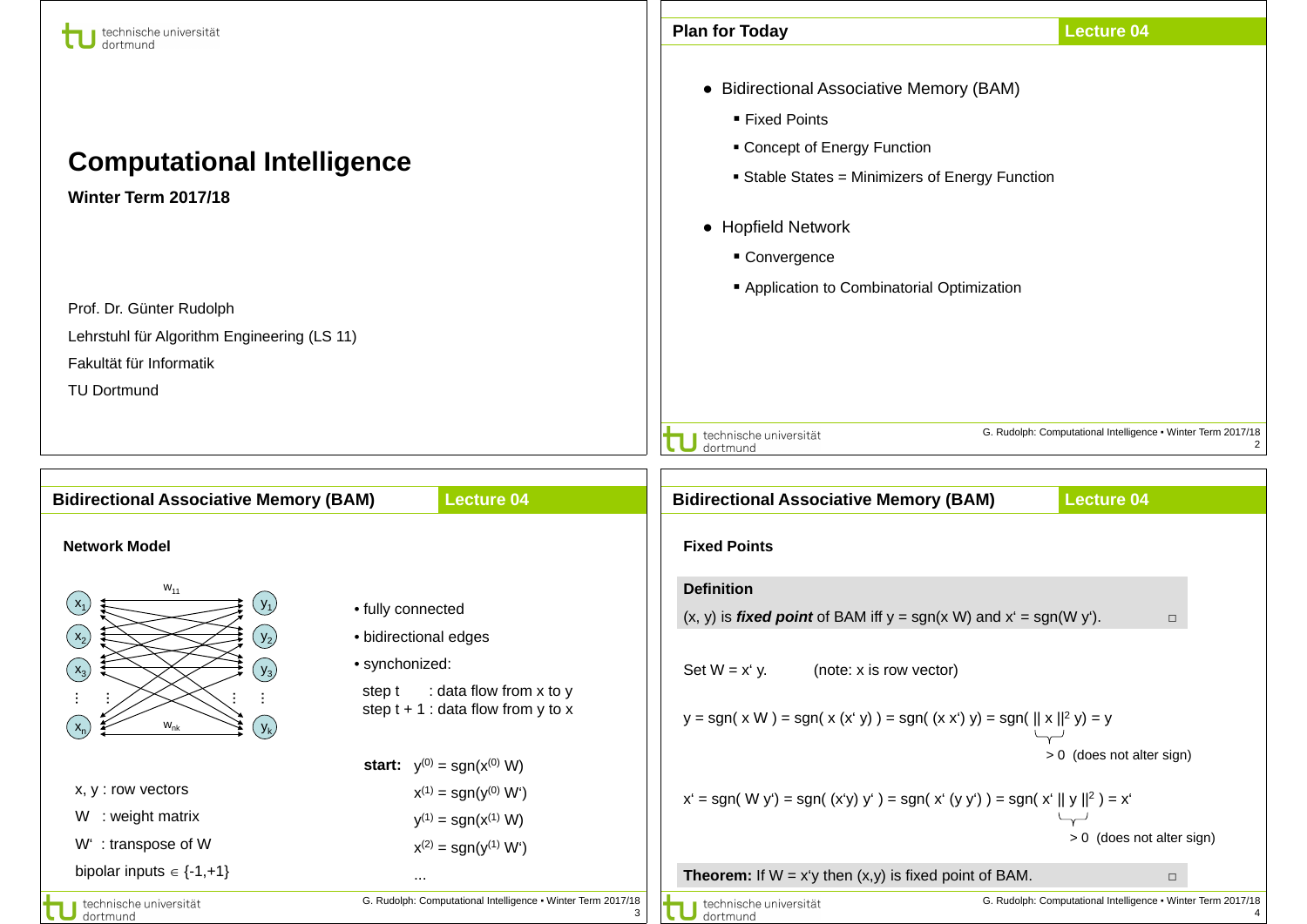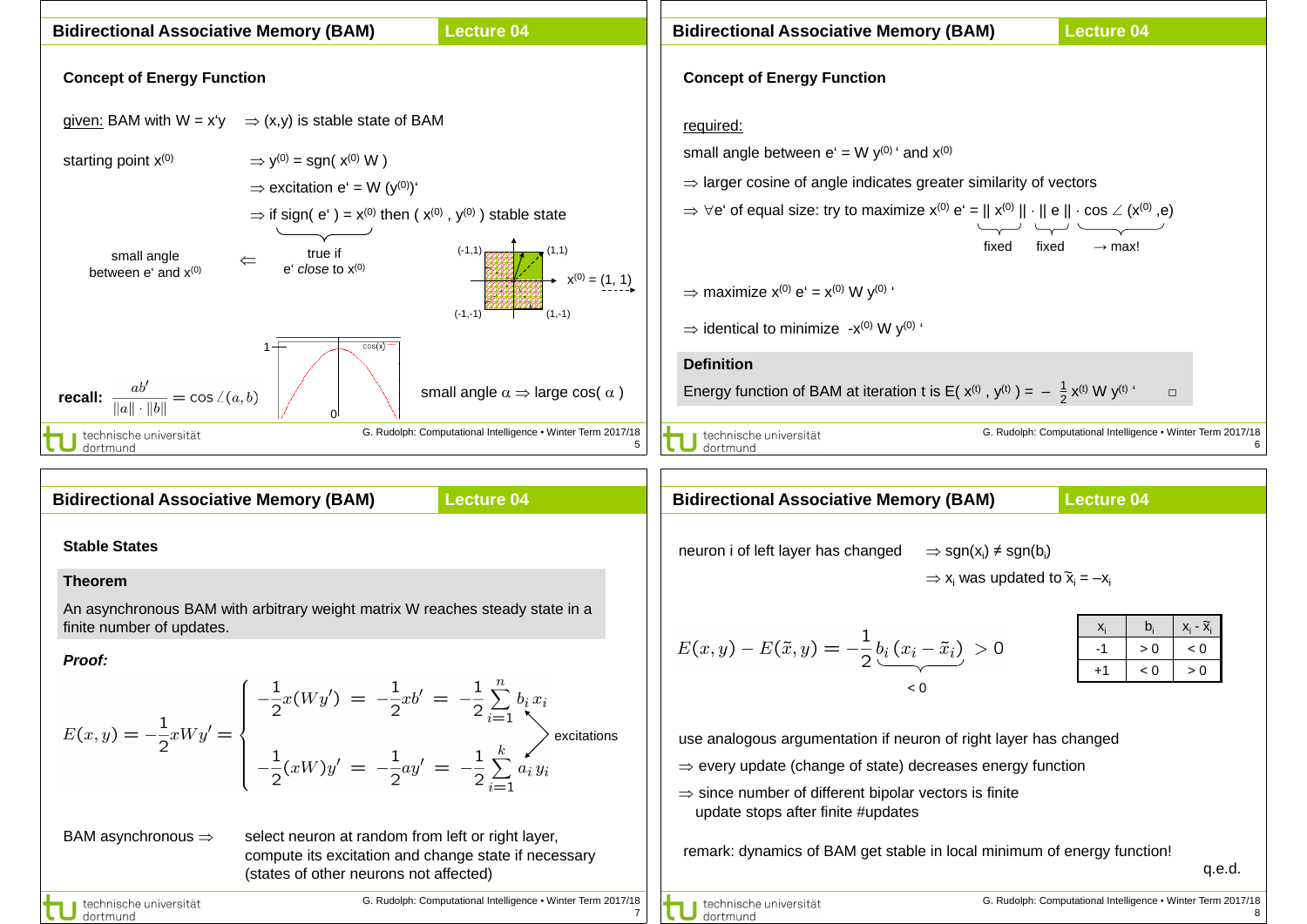# **Hopfield Network**

## **Lecture 04**

special case of BAM but proposed earlier (1982)

# **characterization:**

- neurons preserve state until selected at random for update
- n neurons fully connected
- symmetric weight matrix
- no self-loops (→ zero main diagonal entries)
- thresholds  $\theta$ , neuron i fires if excitations larger than  $\theta_i$

**transition**: select index k at random, new state is  $\tilde{x} = \text{sgn}(xW - \theta)$ 

where 
$$
\tilde{x} = (x_1, \ldots, x_{k-1}, \tilde{x}_k, x_{k+1}, \ldots, x_n)
$$

 $= -\frac{1}{2} \sum_{\substack{i=1 \ i \neq k}}^n \sum_{j=1}^n w_{ij} x_i \underbrace{(x_j - \tilde{x}_j)}_{= 0 \text{ if } i \neq k} - \frac{1}{2} \sum_{\substack{j=1 \ j \neq k}}^n w_{kj} x_j (x_k - \tilde{x}_k) + \theta_k (x_k - \tilde{x}_k)$ 

 $\zeta=-\frac{1}{2}\sum_{\substack{i=1\i\neq k}}^nw_{ik}\,x_i\,(x_k-\tilde x_k)-\frac{1}{2}\sum_{\substack{j=1\j\neq k}}^nw_{kj}\,x_j\,(x_k-\tilde x_k)+\theta_k\,(x_k-\tilde x_k)$ 

energy of state x is 
$$
E(x) = -\frac{1}{2}xWx' + \theta x'
$$

J technische universität<br>J dortmund

**Hopfield Network**

G. Rudolph: Computational Intelligence ▪ Winter Term 2017/18 9

**Lecture 04**

## **Hopfield Network**

**Lecture 04**

#### **Theorem:**

Hopfield network converges to local minimum of energy function after a finite number of updates.

**Proof:** assume that  $x_k$  has been updated  $\Rightarrow \tilde{x}_k = -x_k$  and  $\tilde{x}_i = x_i$  for  $i \neq k$ 

$$
E(x) - E(\tilde{x}) = -\frac{1}{2}xWx' + \theta x' + \frac{1}{2}\tilde{x}W\tilde{x}' - \theta \tilde{x}'
$$
  
\n
$$
= -\frac{1}{2}\sum_{i=1}^{n}\sum_{j=1}^{n}w_{ij}x_{i}x_{j} + \sum_{i=1}^{n}\theta_{i}x_{i} + \frac{1}{2}\sum_{i=1}^{n}\sum_{j=1}^{n}w_{ij}\tilde{x}_{i}\tilde{x}_{j} - \sum_{i=1}^{n}\theta_{i}\tilde{x}_{i}
$$
  
\n
$$
= -\frac{1}{2}\sum_{i=1}^{n}\sum_{j=1}^{n}w_{ij}(x_{i}x_{j} - \tilde{x}_{i}\tilde{x}_{j}) + \sum_{i=1}^{n}\theta_{i}(\underbrace{x_{i} - \tilde{x}_{i}}_{=0 \text{ if } i \neq k})
$$
  
\n
$$
= -\frac{1}{2}\sum_{i=1}^{n}\sum_{j=1}^{n}w_{ij}(x_{i}x_{j} - \tilde{x}_{i}\tilde{x}_{j}) - \frac{1}{2}\sum_{j=1}^{n}w_{kj}(x_{k}x_{j} - \tilde{x}_{k}\tilde{x}_{j}) + \theta_{k}(x_{k} - \tilde{x}_{k})
$$
  
\n
$$
\frac{1}{i \neq k} \text{Let thische universal at } \text{Given this, the universal integral holds}
$$
  
\n
$$
\text{Use this, the universal inequality, the use of the following matrices.}
$$

**Hopfield Network**

**Lecture 04**

**Application to Combinatorial Optimization**

#### Idea:

• transform combinatorial optimization problem as objective function with  $x \in \{-1, +1\}^n$ 

- rearrange objective function to look like a Hopfield energy function
- extract weights W and thresholds  $\theta$  from this energy function
- initialize a Hopfield net with these parameters W and  $\theta$
- run the Hopfield net until reaching stable state (= local minimizer of energy function)
- stable state is local minimizer of combinatorial optimization problem





1 2 3